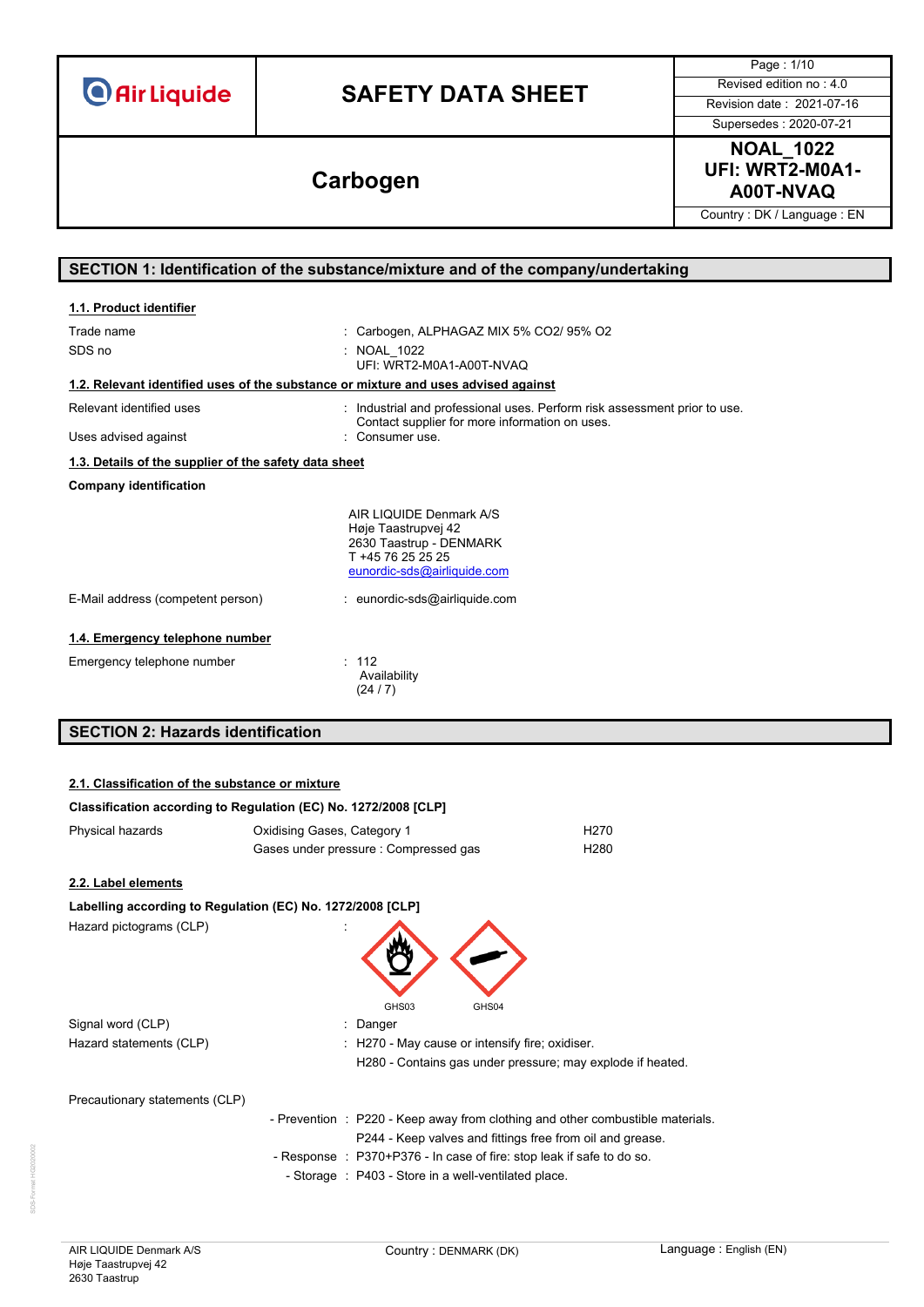Page : 2/10 Supersedes : 2020-07-21



Country : DK / Language : EN

#### **2.3. Other hazards**

: None.

#### **SECTION 3: Composition/information on ingredients**

#### : Not applicable. **3.1. Substances**

#### **3.2. Mixtures**

| Name           | <b>Product identifier</b>                                                                 | Composition [V-%]: | <b>Classification according to</b><br>Regulation (EC) No. 1272/2008 [CLP] |
|----------------|-------------------------------------------------------------------------------------------|--------------------|---------------------------------------------------------------------------|
| Oxygen         | (CAS-No.) 7782-44-7<br>(EC-No.) 231-956-9<br>(EC Index-No.) 008-001-00-8<br>(REACH-no) *1 | 95                 | Ox. Gas 1, H270<br>Press. Gas (Comp.), H280                               |
| Carbon dioxide | (CAS-No.) 124-38-9<br>(EC-No.) 204-696-9<br>(EC Index-No.)<br>(REACH-no) *1               | 5                  | Press. Gas (Lig.), H280                                                   |

Full text of H-statements: see section 16

*Contains no other components or impurities which will influence the classification of the product.*

*\*1: Listed in Annex IV / V REACH, exempted from registration.*

*\*3: Registration not required: Substance manufactured or imported < 1t/y.*

#### **SECTION 4: First aid measures**

#### **4.1. Description of first aid measures**

| - Inhalation                                                     | : Remove victim to uncontaminated area wearing self contained breathing apparatus. Keep<br>victim warm and rested. Call a doctor. Perform cardiopulmonary resuscitation if breathing<br>stopped. |
|------------------------------------------------------------------|--------------------------------------------------------------------------------------------------------------------------------------------------------------------------------------------------|
| - Skin contact                                                   | : Adverse effects not expected from this product.                                                                                                                                                |
| - Eye contact                                                    | : Adverse effects not expected from this product.                                                                                                                                                |
| - Ingestion                                                      | : Ingestion is not considered a potential route of exposure.                                                                                                                                     |
| 4.2. Most important symptoms and effects, both acute and delayed |                                                                                                                                                                                                  |

: Refer to section 11.

#### **4.3. Indication of any immediate medical attention and special treatment needed**

: None.

### **SECTION 5: Firefighting measures**

### **5.1. Extinguishing media**

| - Suitable extinguishing media                             | $\therefore$ Water spray or fog.                          |
|------------------------------------------------------------|-----------------------------------------------------------|
| - Unsuitable extinguishing media                           | : Do not use water jet to extinguish.                     |
| 5.2. Special hazards arising from the substance or mixture |                                                           |
| Specific hazards                                           | : Supports combustion.                                    |
|                                                            | Exposure to fire may cause containers to rupture/explode. |
| Hazardous combustion products                              | $:$ None.                                                 |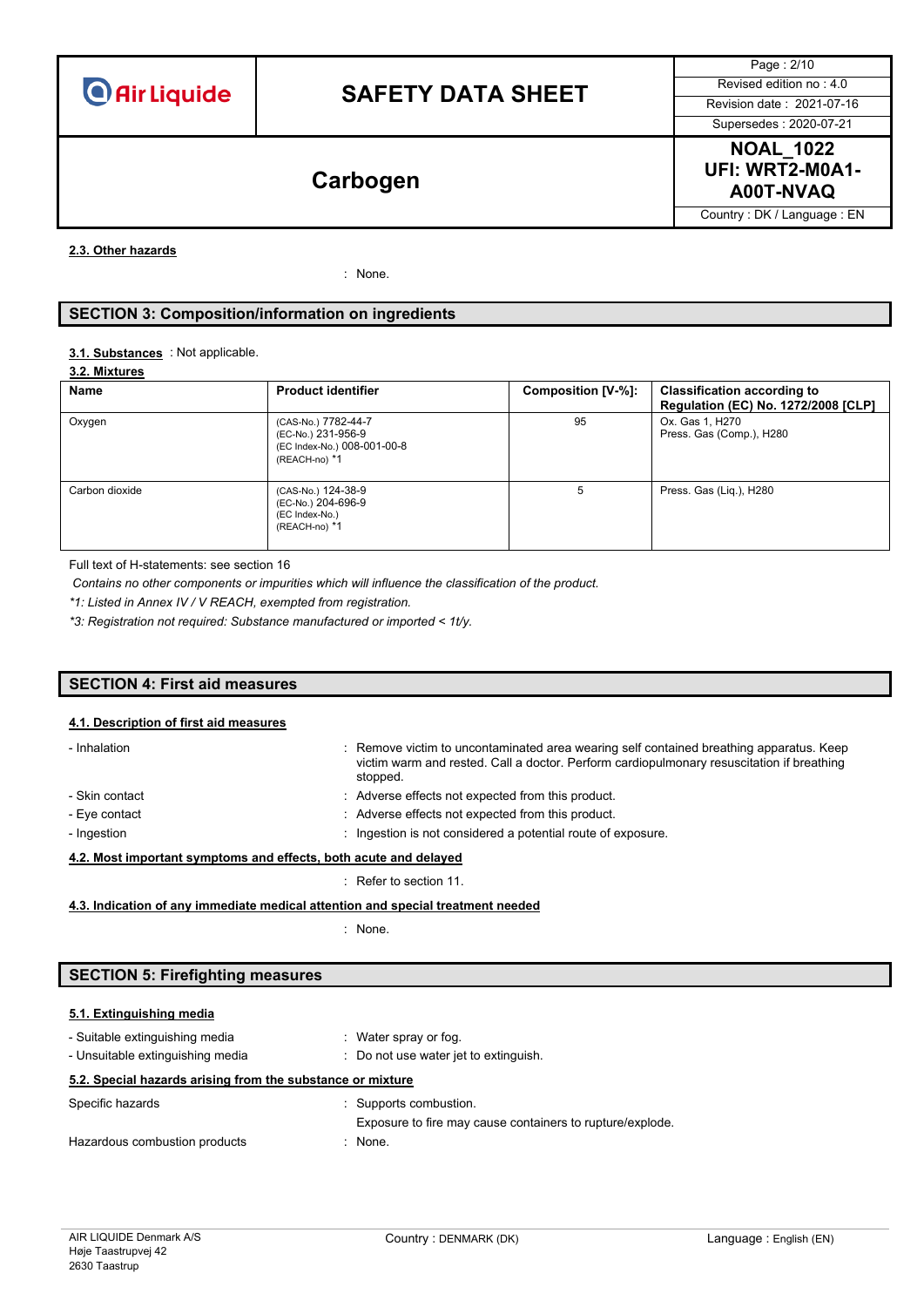| <b>O</b> Air Liquide |  |  |  |
|----------------------|--|--|--|
|                      |  |  |  |

Page : 3/10

Supersedes : 2020-07-21

**NOAL\_1022 UFI: WRT2-M0A1- A00T-NVAQ Carbogen**

Country : DK / Language : EN

| 5.3. Advice for firefighters                   |                                                                                                                                                                                                                                                                                                                   |
|------------------------------------------------|-------------------------------------------------------------------------------------------------------------------------------------------------------------------------------------------------------------------------------------------------------------------------------------------------------------------|
| Specific methods                               | : Use fire control measures appropriate for the surrounding fire. Exposure to fire and heat<br>radiation may cause gas receptacles to rupture. Cool endangered receptacles with water spray<br>jet from a protected position. Prevent water used in emergency cases from entering sewers and<br>drainage systems. |
|                                                | If possible, stop flow of product.                                                                                                                                                                                                                                                                                |
|                                                | Use water spray or fog to knock down fire fumes if possible.                                                                                                                                                                                                                                                      |
|                                                | Move containers away from the fire area if this can be done without risk.                                                                                                                                                                                                                                         |
| Special protective equipment for fire fighters | Standard protective clothing and equipment (Self Contained Breathing Apparatus) for fire<br>fighters.                                                                                                                                                                                                             |
|                                                | Standard EN 469 - Protective clothing for firefighters. Standard - EN 659: Protective gloves for<br>firefighters.                                                                                                                                                                                                 |
|                                                |                                                                                                                                                                                                                                                                                                                   |

### **SECTION 6: Accidental release measures**

#### **6.1. Personal precautions, protective equipment and emergency procedures**

|                                                           | : Try to stop release.                                                                                         |
|-----------------------------------------------------------|----------------------------------------------------------------------------------------------------------------|
|                                                           | Evacuate area.                                                                                                 |
|                                                           | Monitor concentration of released product.                                                                     |
|                                                           | Wear self-contained breathing apparatus when entering area unless atmosphere is proved to<br>be safe.          |
|                                                           | Eliminate ignition sources.                                                                                    |
|                                                           | Ensure adequate air ventilation.                                                                               |
|                                                           | Prevent from entering sewers, basements and workpits, or any place where its accumulation<br>can be dangerous. |
|                                                           | Act in accordance with local emergency plan.                                                                   |
|                                                           | Stay upwind.                                                                                                   |
| 6.2. Environmental precautions                            |                                                                                                                |
|                                                           | : Try to stop release.                                                                                         |
| 6.3. Methods and material for containment and cleaning up |                                                                                                                |
|                                                           | : Ventilate area.                                                                                              |
| 6.4. Reference to other sections                          |                                                                                                                |
|                                                           | : See also sections 8 and 13.                                                                                  |

#### **SECTION 7: Handling and storage**

2630 Taastrup

#### AIR LIQUIDE Denmark A/S Høje Taastrupvej 42 Country : DENMARK (DK)  $\qquad \qquad$  Language : English (EN) **7.1. Precautions for safe handling** Safe use of the product : Do not breathe gas. Avoid release of product into atmosphere. The product must be handled in accordance with good industrial hygiene and safety procedures. Only experienced and properly instructed persons should handle gases under pressure. Consider pressure relief device(s) in gas installations. Ensure the complete gas system was (or is regularily) checked for leaks before use. Do not smoke while handling product. Keep equipment free from oil and grease. For more guidance, refer to the EIGA Doc. 33 - Cleaning of Equipment for Oxygen Service downloadable at http://www.eiga.eu. Use no oil or grease. Use only properly specified equipment which is suitable for this product, its supply pressure and temperature. Contact your gas supplier if in doubt. Use only oxygen approved lubricants and oxygen approved sealings.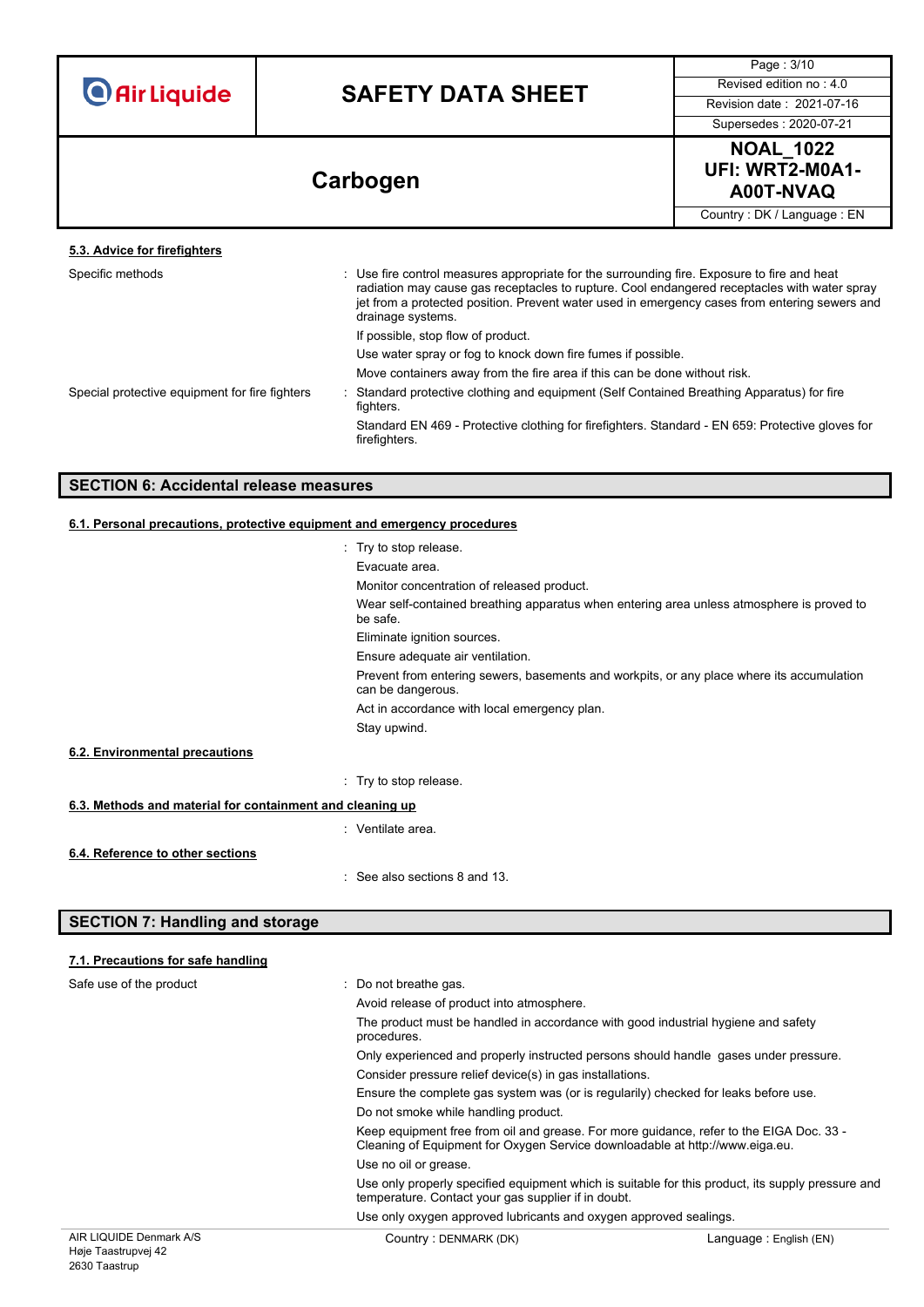| <b>O</b> Air Liquide |  |  |
|----------------------|--|--|
|                      |  |  |

Page : 4/10

### Supersedes : 2020-07-21



Country : DK / Language : EN

|                                                                   | Avoid suck back of water, acid and alkalis.                                                                                                                      |
|-------------------------------------------------------------------|------------------------------------------------------------------------------------------------------------------------------------------------------------------|
| Safe handling of the gas receptacle                               | : Refer to supplier's container handling instructions.                                                                                                           |
|                                                                   | Do not allow backfeed into the container.                                                                                                                        |
|                                                                   | Protect containers from physical damage; do not drag, roll, slide or drop.                                                                                       |
|                                                                   | When moving cylinders, even for short distances, use a cart (trolley, hand truck, etc.) designed<br>to transport cylinders.                                      |
|                                                                   | Leave valve protection caps in place until the container has been secured against either a wall<br>or bench or placed in a container stand and is ready for use. |
|                                                                   | If user experiences any difficulty operating valve discontinue use and contact supplier.                                                                         |
|                                                                   | Never attempt to repair or modify container valves or safety relief devices.                                                                                     |
|                                                                   | Damaged valves should be reported immediately to the supplier.                                                                                                   |
|                                                                   | Keep container valve outlets clean and free from contaminants particularly oil and water.                                                                        |
|                                                                   | Replace valve outlet caps or plugs and container caps where supplied as soon as container is<br>disconnected from equipment.                                     |
|                                                                   | Close container valve after each use and when empty, even if still connected to equipment.                                                                       |
|                                                                   | Never attempt to transfer gases from one cylinder/container to another.                                                                                          |
|                                                                   | Never use direct flame or electrical heating devices to raise the pressure of a container.                                                                       |
|                                                                   | Do not remove or deface labels provided by the supplier for the identification of the content of<br>the container.                                               |
|                                                                   | Suck back of water into the container must be prevented.                                                                                                         |
|                                                                   | Open valve slowly to avoid pressure shock.                                                                                                                       |
| 7.2. Conditions for safe storage, including any incompatibilities |                                                                                                                                                                  |
|                                                                   | : Observe all regulations and local requirements regarding storage of containers.                                                                                |
|                                                                   | Containers should not be stored in conditions likely to encourage corrosion.                                                                                     |
|                                                                   | Container valve guards or caps should be in place.                                                                                                               |
|                                                                   | Containers should be stored in the vertical position and properly secured to prevent them from<br>falling over.                                                  |
|                                                                   | Stored containers should be periodically checked for general condition and leakage.                                                                              |
|                                                                   | Keep container below 50°C in a well ventilated place.                                                                                                            |
|                                                                   | Segregate from flammable gases and other flammable materials in store.                                                                                           |
|                                                                   | Store containers in location free from fire risk and away from sources of heat and ignition.                                                                     |
|                                                                   | Keep away from combustible materials.                                                                                                                            |
| 7.3. Specific end use(s)                                          |                                                                                                                                                                  |

: None.

### **SECTION 8: Exposure controls/personal protection**

#### **8.1. Control parameters**

| Carbon dioxide (124-38-9)                     |                                               |
|-----------------------------------------------|-----------------------------------------------|
| <b>EU - Occupational Exposure Limits</b>      |                                               |
| Local name                                    | Carbon dioxide                                |
| IOELV TWA (mg/m <sup>3</sup> )                | 9000 mg/m <sup>3</sup>                        |
| IOELV TWA (ppm)                               | 5000 ppm                                      |
| <b>Denmark - Occupational Exposure Limits</b> |                                               |
| Local name                                    | Carbondioxid (Kuldioxid; Kulsyre)             |
| Grænseværdi (8 timer) (mg/m <sup>3</sup> )    | 9000 mg/m <sup>3</sup>                        |
| Grænseværdi (8 timer) (ppm)                   | 5000 ppm                                      |
| Anmærkninger (DK)                             | E (betyder, at stoffet har en EF-grænseværdi) |

DNEL (Derived-No Effect Level) : None available.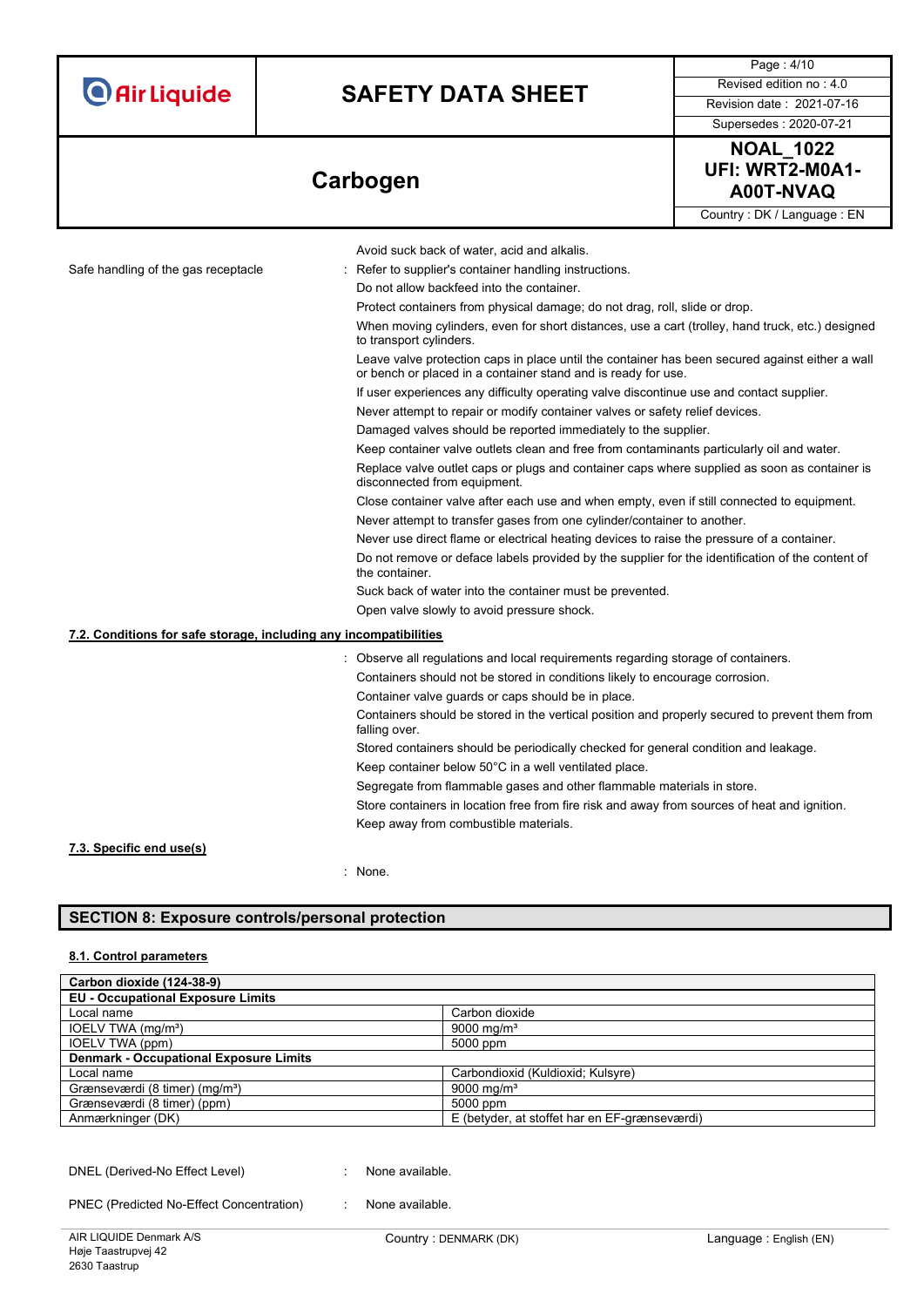**O** Air Liquide

# **SAFETY DATA SHEET** Revised edition no : 4.0

Supersedes : 2020-07-21

Page : 5/10



Country : DK / Language : EN

#### **8.2. Exposure controls**

| 8.2.1. Appropriate engineering controls                                   |                                                                                                                                                                                                                                                                                                                       |
|---------------------------------------------------------------------------|-----------------------------------------------------------------------------------------------------------------------------------------------------------------------------------------------------------------------------------------------------------------------------------------------------------------------|
|                                                                           | Provide adequate general and local exhaust ventilation.                                                                                                                                                                                                                                                               |
|                                                                           | Systems under pressure should be regularily checked for leakages.                                                                                                                                                                                                                                                     |
|                                                                           | Ensure exposure is below occupational exposure limits (where available).                                                                                                                                                                                                                                              |
|                                                                           | Gas detectors should be used when oxidising gases may be released.                                                                                                                                                                                                                                                    |
|                                                                           | Consider the use of a work permit system e.g. for maintenance activities.                                                                                                                                                                                                                                             |
| 8.2.2. Individual protection measures, e.g. personal protective equipment |                                                                                                                                                                                                                                                                                                                       |
|                                                                           | A risk assessment should be conducted and documented in each work area to assess the risks<br>related to the use of the product and to select the PPE that matches the relevant risk. The<br>following recommendations should be considered:<br>PPE compliant to the recommended EN/ISO standards should be selected. |
| • Eye/face protection                                                     | : Wear safety glasses with side shields.<br>Standard EN 166 - Personal eye-protection - specifications.                                                                                                                                                                                                               |
| • Skin protection                                                         |                                                                                                                                                                                                                                                                                                                       |
| - Hand protection                                                         | : Wear working gloves when handling gas containers.                                                                                                                                                                                                                                                                   |
|                                                                           | Standard EN 388 - Protective gloves against mechanical risk.                                                                                                                                                                                                                                                          |
| - Other                                                                   | : Wear safety shoes while handling containers.<br>Standard EN ISO 20345 - Personal protective equipment - Safety footwear.                                                                                                                                                                                            |
| • Respiratory protection                                                  | Gas filters may be used if all surrounding conditions e.g. type and concentration of the<br>contaminant(s) and duration of use are known.                                                                                                                                                                             |
|                                                                           | Use gas filters with full face mask, where exposure limits may be exceeded for a short-term<br>period, e.g. connecting or disconnecting containers.                                                                                                                                                                   |
|                                                                           | Gas filters do not protect against oxygen deficiency.<br>Standard EN 14387 - Gas filter(s), combined filter(s) and standard EN136, full face masks.                                                                                                                                                                   |
| • Thermal hazards                                                         | : None in addition to the above sections.                                                                                                                                                                                                                                                                             |
| 8.2.3. Environmental exposure controls                                    |                                                                                                                                                                                                                                                                                                                       |
|                                                                           | Refer to local regulations for restriction of emissions to the atmosphere. See section 13 for                                                                                                                                                                                                                         |

specific methods for waste gas treatment.

### **SECTION 9: Physical and chemical properties**

#### **9.1. Information on basic physical and chemical properties**

#### Appearance

| Physical state at 20°C / 101.3kPa | : Gas                                                                                         |
|-----------------------------------|-----------------------------------------------------------------------------------------------|
| Colour                            | : Mixture contains one or more component(s) which have the following colour(s):<br>Colourless |
| Odour                             | : Odourless.                                                                                  |
| Odour threshold                   | : Odour threshold is subjective and inadequate to warn of overexposure.                       |
| рH                                | : Not applicable for gases and gas mixtures.                                                  |
| Melting point / Freezing point    | : Not applicable for gas mixtures.                                                            |
| Boiling point                     | : Not applicable for gas mixtures.                                                            |
| Flash point                       | : Not applicable for gases and gas mixtures.                                                  |
| Evaporation rate                  | : Not applicable for gases and gas mixtures.                                                  |
| Flammability (solid, gas)         | : Non flammable.                                                                              |
| <b>Explosive limits</b>           | Non flammable.                                                                                |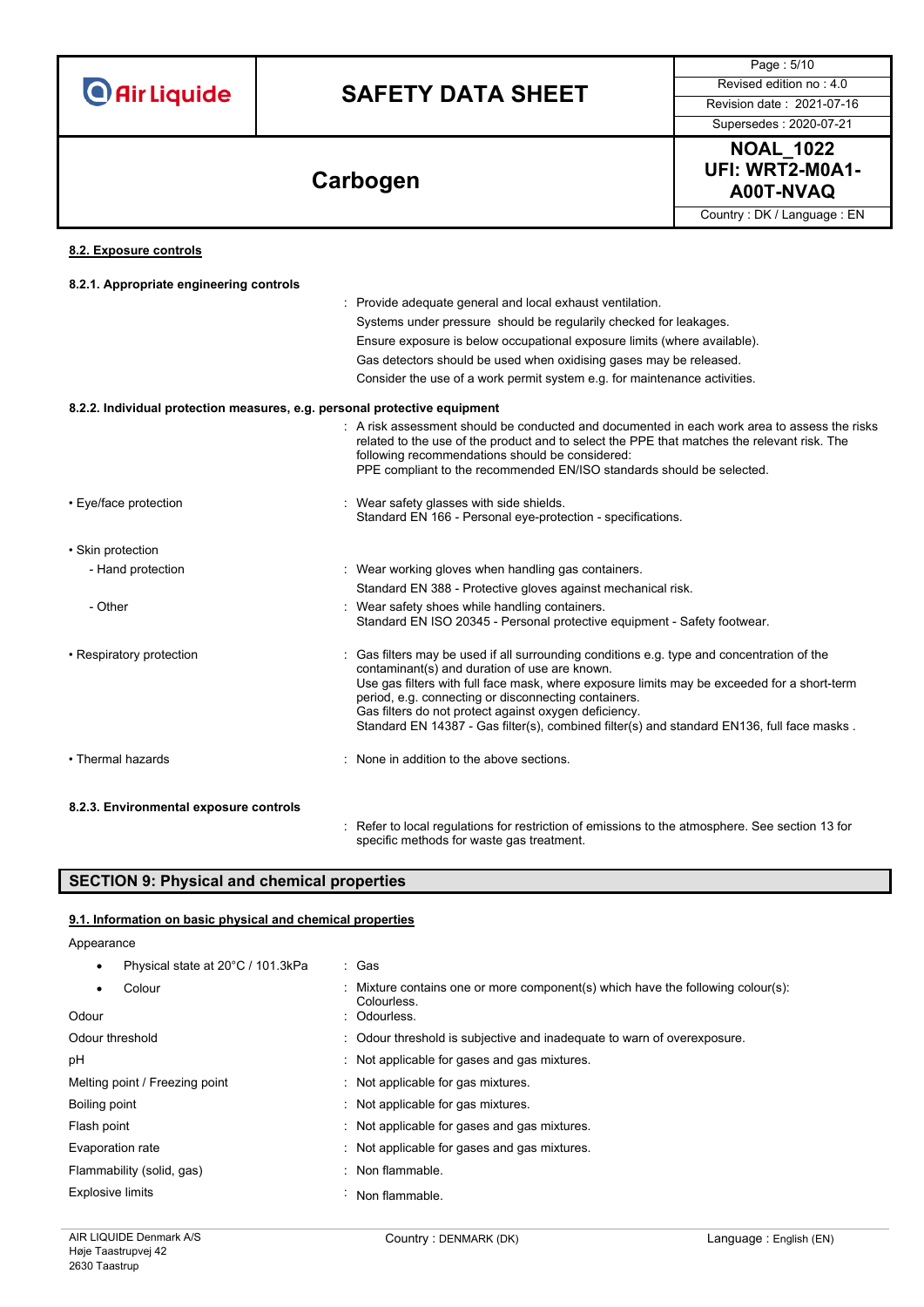**O** Air Liquide

## **SAFETY DATA SHEET** Revised edition no : 4.0

Page : 6/10

Supersedes : 2020-07-21

### **NOAL\_1022 UFI: WRT2-M0A1- A00T-NVAQ Carbogen**

Country : DK / Language : EN

| Vapour pressure [20°C]                          | : Not applicable.                                                                                           |
|-------------------------------------------------|-------------------------------------------------------------------------------------------------------------|
| Vapour pressure [50°C]                          | : Not applicable.                                                                                           |
| Vapour density                                  | : Not applicable.                                                                                           |
| Relative density, gas (air=1)                   | $:$ Heavier than air.                                                                                       |
| Water solubility                                | $\therefore$ Solubility in water of component(s) of the mixture $\therefore$                                |
| Partition coefficient n-octanol/water (Log Kow) | • Carbon dioxide: 2000 mg/l Completely soluble. • Oxygen: 39 mg/l<br>: Not applicable for gas mixtures.     |
| Auto-ignition temperature                       | : Non flammable.                                                                                            |
| Decomposition temperature                       | : Not applicable.                                                                                           |
| Viscosity                                       | : No reliable data available.                                                                               |
| Explosive properties                            | : Not applicable.                                                                                           |
| Oxidising properties                            | : Oxidiser.                                                                                                 |
| 9.2. Other information                          |                                                                                                             |
| Molar mass                                      | : Not applicable for gas mixtures.                                                                          |
| Other data                                      | : Gas/vapour heavier than air. May accumulate in confined spaces, particularly at or below<br>ground level. |

## **SECTION 10: Stability and reactivity 10.1. Reactivity** : No reactivity hazard other than the effects described in sub-sections below. **10.2. Chemical stability** : Stable under normal conditions. **10.3. Possibility of hazardous reactions** : Violently oxidises organic material. **10.4. Conditions to avoid** : Avoid moisture in installation systems. **10.5. Incompatible materials** : May react violently with combustible materials. May react violently with reducing agents. Keep equipment free from oil and grease. For more guidance, refer to the EIGA Doc. 33 - Cleaning of Equipment for Oxygen Service downloadable at http://www.eiga.eu. For additional information on compatibility refer to ISO 11114. **10.6. Hazardous decomposition products** : Under normal conditions of storage and use, hazardous decomposition products should not be produced. **SECTION 11: Toxicological information**

| 11.1. Information on toxicological effects |                                                                                                                   |
|--------------------------------------------|-------------------------------------------------------------------------------------------------------------------|
| <b>Acute toxicity</b>                      | : Toxicological effects not expected from this product if occupational exposure limit values are<br>not exceeded. |
| <b>Skin corrosion/irritation</b>           | No known effects from this product.                                                                               |
| Serious eye damage/irritation              | : No known effects from this product.                                                                             |
| Respiratory or skin sensitisation          | : No known effects from this product.                                                                             |
|                                            |                                                                                                                   |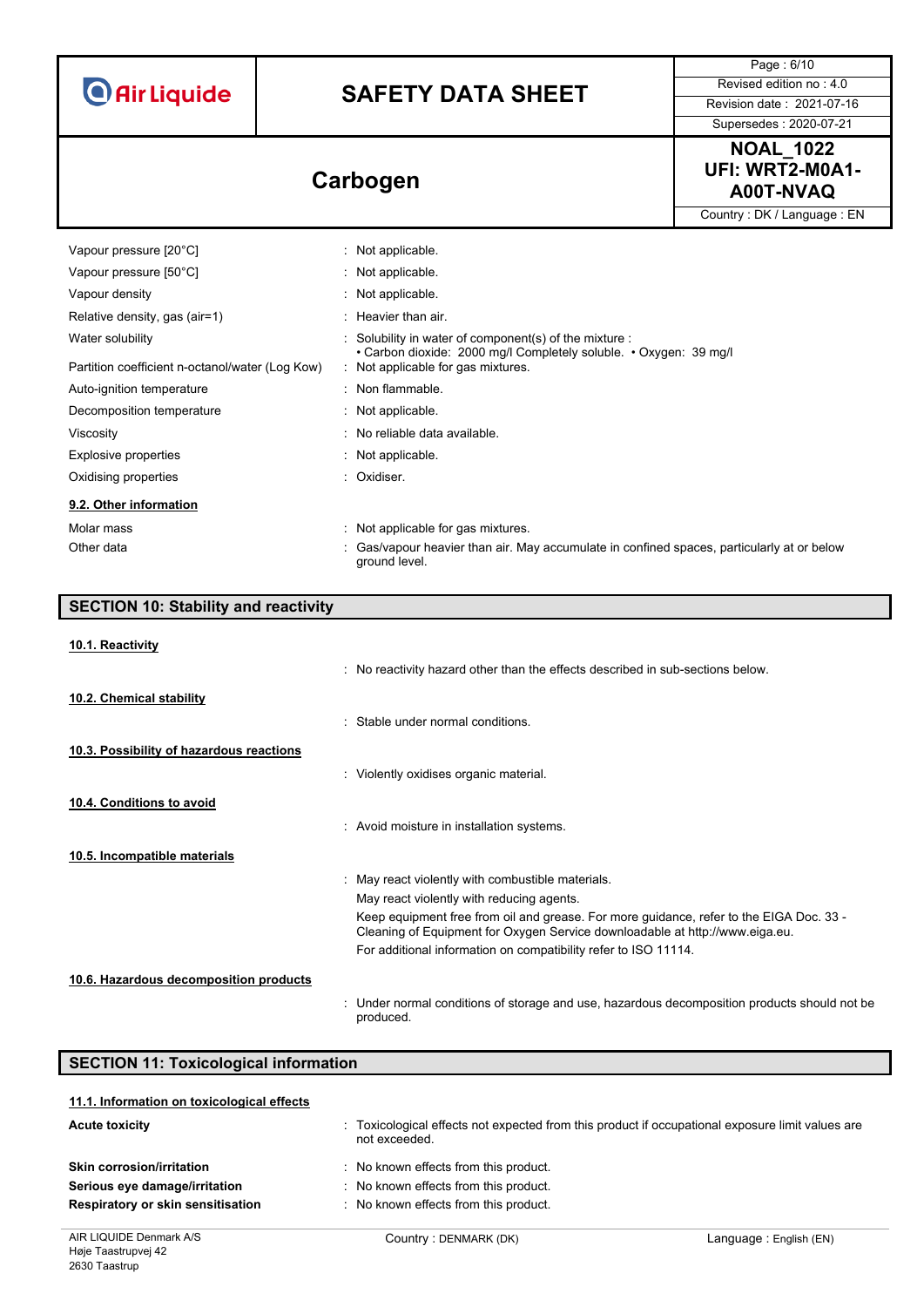|                                                                                                                                                                                                                                                     |                                                                                                                                                                                                                                                                                            | Page: 7/10<br>Revised edition no: 4.0                   |
|-----------------------------------------------------------------------------------------------------------------------------------------------------------------------------------------------------------------------------------------------------|--------------------------------------------------------------------------------------------------------------------------------------------------------------------------------------------------------------------------------------------------------------------------------------------|---------------------------------------------------------|
|                                                                                                                                                                                                                                                     | <b>O</b> Air Liquide<br><b>SAFETY DATA SHEET</b>                                                                                                                                                                                                                                           |                                                         |
|                                                                                                                                                                                                                                                     |                                                                                                                                                                                                                                                                                            | Revision date: 2021-07-16<br>Supersedes: 2020-07-21     |
|                                                                                                                                                                                                                                                     |                                                                                                                                                                                                                                                                                            |                                                         |
|                                                                                                                                                                                                                                                     | Carbogen                                                                                                                                                                                                                                                                                   | <b>NOAL_1022</b><br><b>UFI: WRT2-M0A1-</b><br>A00T-NVAQ |
|                                                                                                                                                                                                                                                     |                                                                                                                                                                                                                                                                                            | Country: DK / Language: EN                              |
| Germ cell mutagenicity<br>Carcinogenicity<br><b>Reproductive toxicity</b><br>Toxic for reproduction: Fertility<br>Toxic for reproduction : unborn child<br><b>STOT-single exposure</b><br><b>STOT-repeated exposure</b><br><b>Aspiration hazard</b> | No known effects from this product.<br>No known effects from this product.<br>: No known effects from this product.<br>: No known effects from this product.<br>: No known effects from this product.<br>No known effects from this product.<br>Not applicable for gases and gas mixtures. |                                                         |
| <b>SECTION 12: Ecological information</b>                                                                                                                                                                                                           |                                                                                                                                                                                                                                                                                            |                                                         |

| Assessment                               | No ecological damage caused by this product.                                                                                    |
|------------------------------------------|---------------------------------------------------------------------------------------------------------------------------------|
| EC50 48h - Daphnia magna [mg/l]          | : No data available.                                                                                                            |
| EC50 72h - Algae [mg/l]                  | : No data available.                                                                                                            |
| LC50 96 h - Fish [mg/l]                  | No data available.                                                                                                              |
| 12.2. Persistence and degradability      |                                                                                                                                 |
| Assessment                               | : No ecological damage caused by this product.                                                                                  |
| 12.3. Bioaccumulative potential          |                                                                                                                                 |
| Assessment                               | No data available.                                                                                                              |
| 12.4. Mobility in soil                   |                                                                                                                                 |
| Assessment                               | Because of its high volatility, the product is unlikely to cause ground or water pollution.<br>Partition into soil is unlikely. |
| 12.5. Results of PBT and vPvB assessment |                                                                                                                                 |
| Assessment                               | : Not classified as PBT or vPvB.                                                                                                |
| 12.6. Other adverse effects              |                                                                                                                                 |
| Other adverse effects                    | : No known effects from this product.                                                                                           |
| Effect on the ozone layer                | None.                                                                                                                           |
| Effect on global warming                 | Contains greenhouse gas(es).                                                                                                    |

## **SECTION 13: Disposal considerations**

| 13.1. Waste treatment methods                                                         |                                                                                                                                                       |                        |
|---------------------------------------------------------------------------------------|-------------------------------------------------------------------------------------------------------------------------------------------------------|------------------------|
|                                                                                       | Contact supplier if guidance is required.                                                                                                             |                        |
|                                                                                       | May be vented to atmosphere in a well ventilated place.                                                                                               |                        |
|                                                                                       | Do not discharge into any place where its accumulation could be dangerous.                                                                            |                        |
|                                                                                       | Ensure that the emission levels from local regulations or operating permits are not exceeded.                                                         |                        |
|                                                                                       | Refer to the EIGA code of practice Doc.30 "Disposal of Gases", downloadable at<br>http://www.eiga.org for more guidance on suitable disposal methods. |                        |
|                                                                                       | Return unused product in original container to supplier.                                                                                              |                        |
| List of hazardous waste codes (from<br>Commission Decision 2000/532/FC as<br>amended) | $\pm$ 16 05 04 $^*$ . Gases in pressure containers (including halons) containing hazardous substances.                                                |                        |
| AIR LIQUIDE Denmark A/S                                                               | Country: DENMARK (DK)                                                                                                                                 | Language: English (EN) |

**12.1. Toxicity**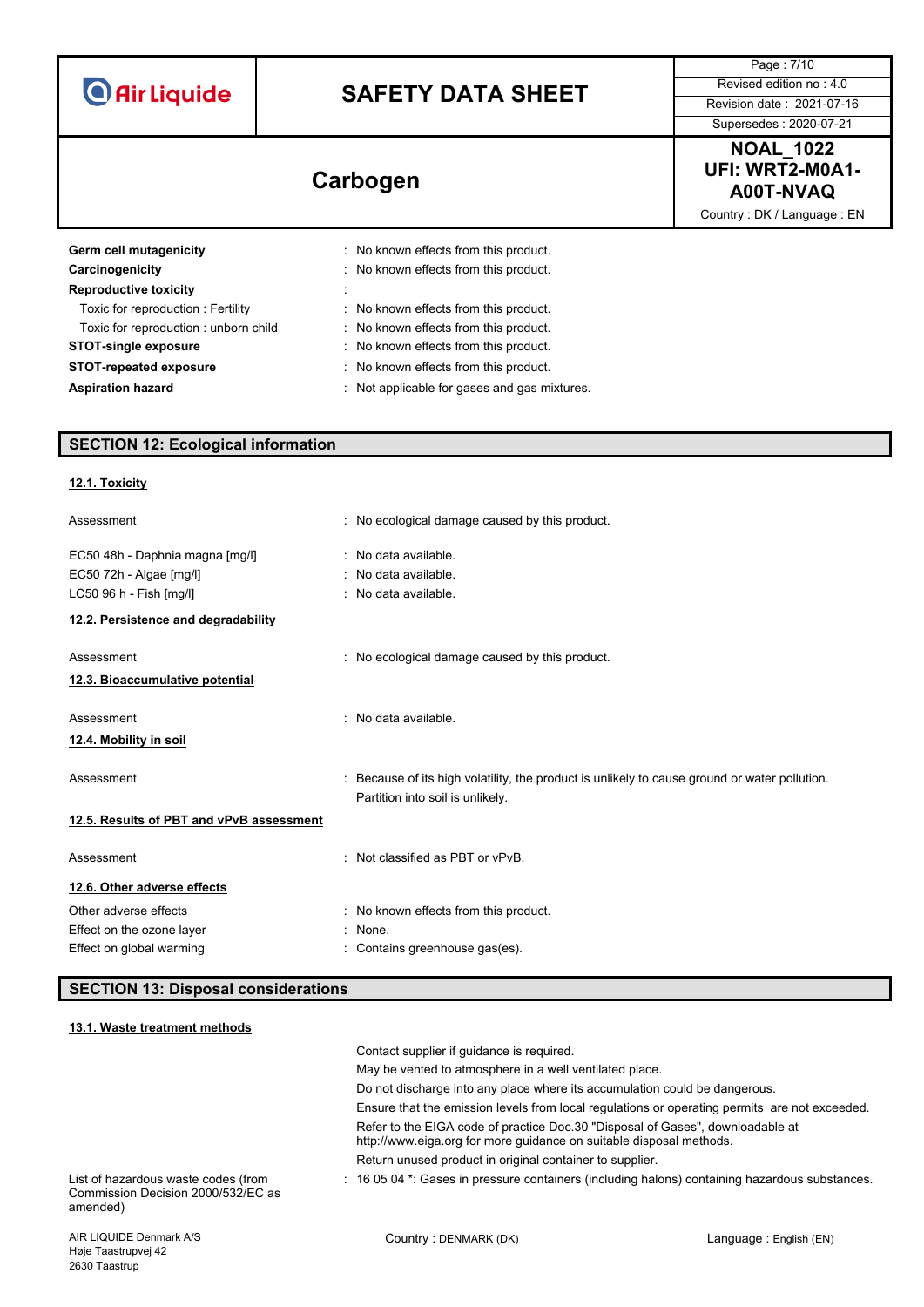| <b>O</b> Air Liquide |  |
|----------------------|--|
|----------------------|--|

Page : 8/10 Supersedes : 2020-07-21

**NOAL\_1022 UFI: WRT2-M0A1- A00T-NVAQ Carbogen**

Country : DK / Language : EN

**13.2. Additional information**

: External treatment and disposal of waste should comply with applicable local and/or national regulations.

|  |  |  |  | <b>SECTION 14: Transport information</b> |
|--|--|--|--|------------------------------------------|
|--|--|--|--|------------------------------------------|

#### **14.1. UN number**

UN-No. : 3156

**14.2. UN proper shipping name**

**14.3. Transport hazard class(es)**

**Labelling** :

- **Transport by road/rail (ADR/RID)** : COMPRESSED GAS, OXIDIZING, N.O.S. (Oxygen, Carbon dioxide)
- **Transport by air (ICAO-TI / IATA-DGR)** : Compressed gas, oxidizing, n.o.s. (Oxygen, Carbon dioxide)

E - Passage forbidden through tunnels of category E

**Transport by sea (IMDG)** : COMPRESSED GAS, OXIDIZING, N.O.S. (Oxygen, Carbon dioxide)



2.2 : Non-flammable, non-toxic gases.

5.1 : Oxidizing substances.

 $2.2(5.1)$ 

 $2.2(5.1)$ 

Not established Not established. Not established.

| Transport by road/rail (ADR/RID)      |   |                |
|---------------------------------------|---|----------------|
| Class                                 |   | $\therefore$ 2 |
| <b>Classification code</b>            |   | : 10           |
| Hazard identification number          |   | : 25           |
| <b>Tunnel Restriction</b>             |   | : E - Pa:      |
| Transport by air (ICAO-TI / IATA-DGR) |   |                |
| Class / Div. (Sub. risk(s))           |   | : 2.2(5.       |
| Transport by sea (IMDG)               |   |                |
| Class / Div. (Sub. risk(s))           |   | : 2.2(5.       |
| Emergency Schedule (EmS) - Fire       |   | $E - C$        |
| Emergency Schedule (EmS) - Spillage   |   | $: S-W$        |
| 14.4. Packing group                   |   |                |
| Transport by road/rail (ADR/RID)      | t | Not es         |
| Transport by air (ICAO-TI / IATA-DGR) | ٠ | Not es         |
| Transport by sea (IMDG)               | ۰ | Not es         |
| 14.5. Environmental hazards           |   |                |
| Transport by road/rail (ADR/RID)      | ٠ | None.          |
|                                       |   |                |

| Transport by road/rail (ADR/RID)      | $:$ None. |
|---------------------------------------|-----------|
| Transport by air (ICAO-TI / IATA-DGR) | None.     |

## Transport by sea (IMDG) **in the set of the sea of the sea of the set of the sea of the sea of the sea of the sea of the sea of the sea of the sea of the sea of the sea of the sea of the sea of the sea of the sea of the sea**

### **14.6. Special precautions for user**

### **Packing Instruction(s)**

| Transport by road/rail (ADR/RID)      | $\therefore$ P200 |
|---------------------------------------|-------------------|
| Transport by air (ICAO-TI / IATA-DGR) |                   |
| Passenger and Cargo Aircraft          | : 200.            |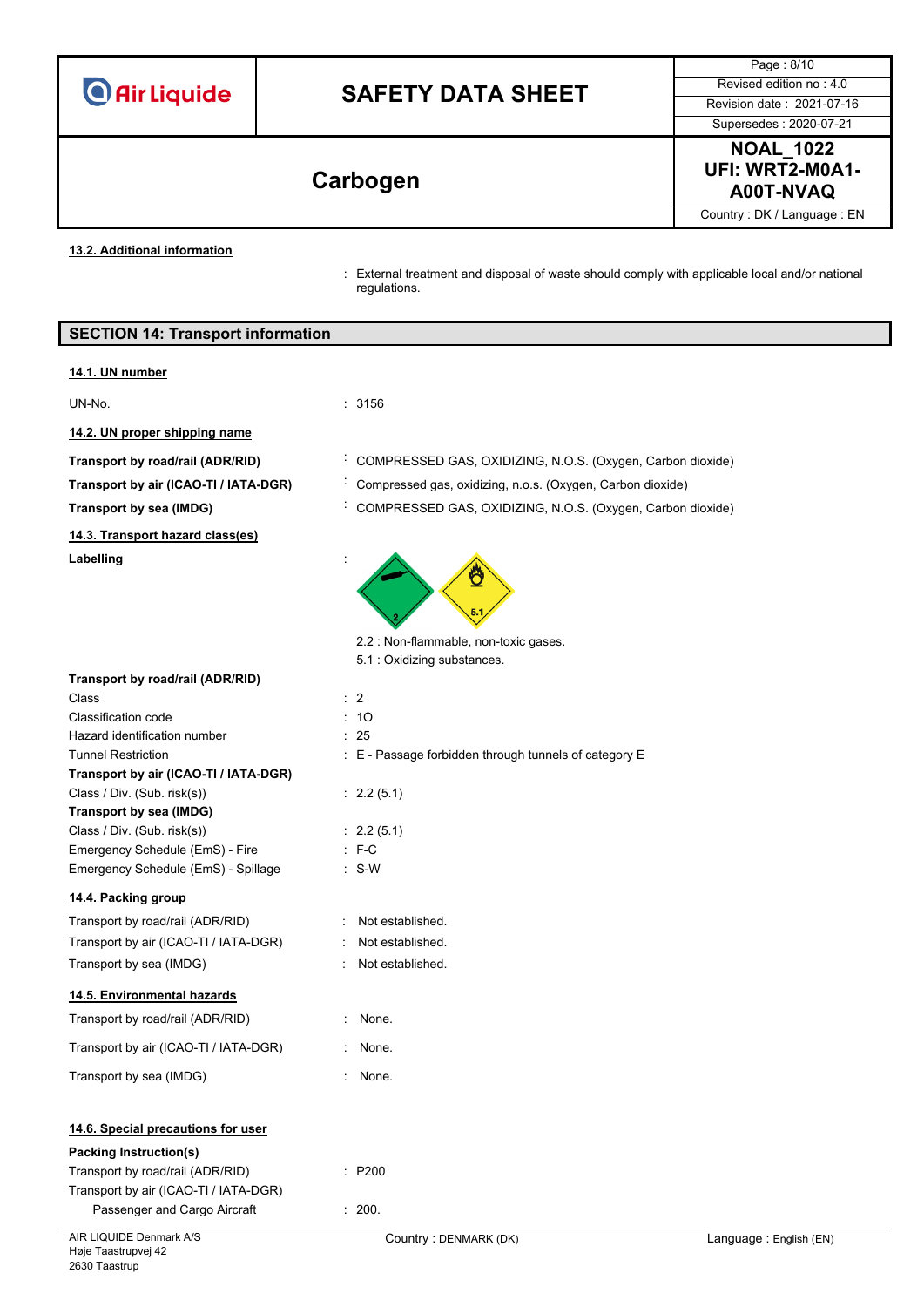| <b>O</b> Air Liquide |
|----------------------|
|----------------------|

Page : 9/10



Country : DK / Language : EN

#### Cargo Aircraft only **Example 200.** 200. Transport by sea (IMDG) : P200

#### Special transport precautions : Avoid transport on vehicles where the load space is not separated from the driver's compartment. Ensure vehicle driver is aware of the potential hazards of the load and knows what to do in the

event of an accident or an emergency. Before transporting product containers:

- Ensure there is adequate ventilation.
- Ensure that containers are firmly secured.
- Ensure valve is closed and not leaking.
- Ensure valve outlet cap nut or plug (where provided) is correctly fitted.
- Ensure valve protection device (where provided) is correctly fitted.

#### **14.7. Transport in bulk according to Annex II of Marpol and the IBC Code**

: Not applicable.

#### **SECTION 15: Regulatory information**

| 15.1. Safety, health and environmental regulations/legislation specific for the substance or mixture |                                                                                                           |  |
|------------------------------------------------------------------------------------------------------|-----------------------------------------------------------------------------------------------------------|--|
| <b>EU-Regulations</b>                                                                                |                                                                                                           |  |
| Restrictions on use                                                                                  | : None.                                                                                                   |  |
| Seveso Directive: 2012/18/EU (Seveso III)                                                            | : Covered.                                                                                                |  |
| <b>National regulations</b>                                                                          |                                                                                                           |  |
| National legislation                                                                                 | : Ensure all national/local regulations are observed.                                                     |  |
| <b>Denmark</b>                                                                                       |                                                                                                           |  |
| Recommendations Danish Regulation                                                                    | : Pregnant/breastfeeding women working with the product must not be in direct contact with the<br>product |  |
| 15.2. Chemical safety assessment                                                                     |                                                                                                           |  |
|                                                                                                      | : A CSA does not need to be carried out for this product.                                                 |  |
|                                                                                                      |                                                                                                           |  |

#### **SECTION 16: Other information**

Indication of changes **interview in a commission contant of changes** in accordance with commission regulation (EU) No 453/2010.